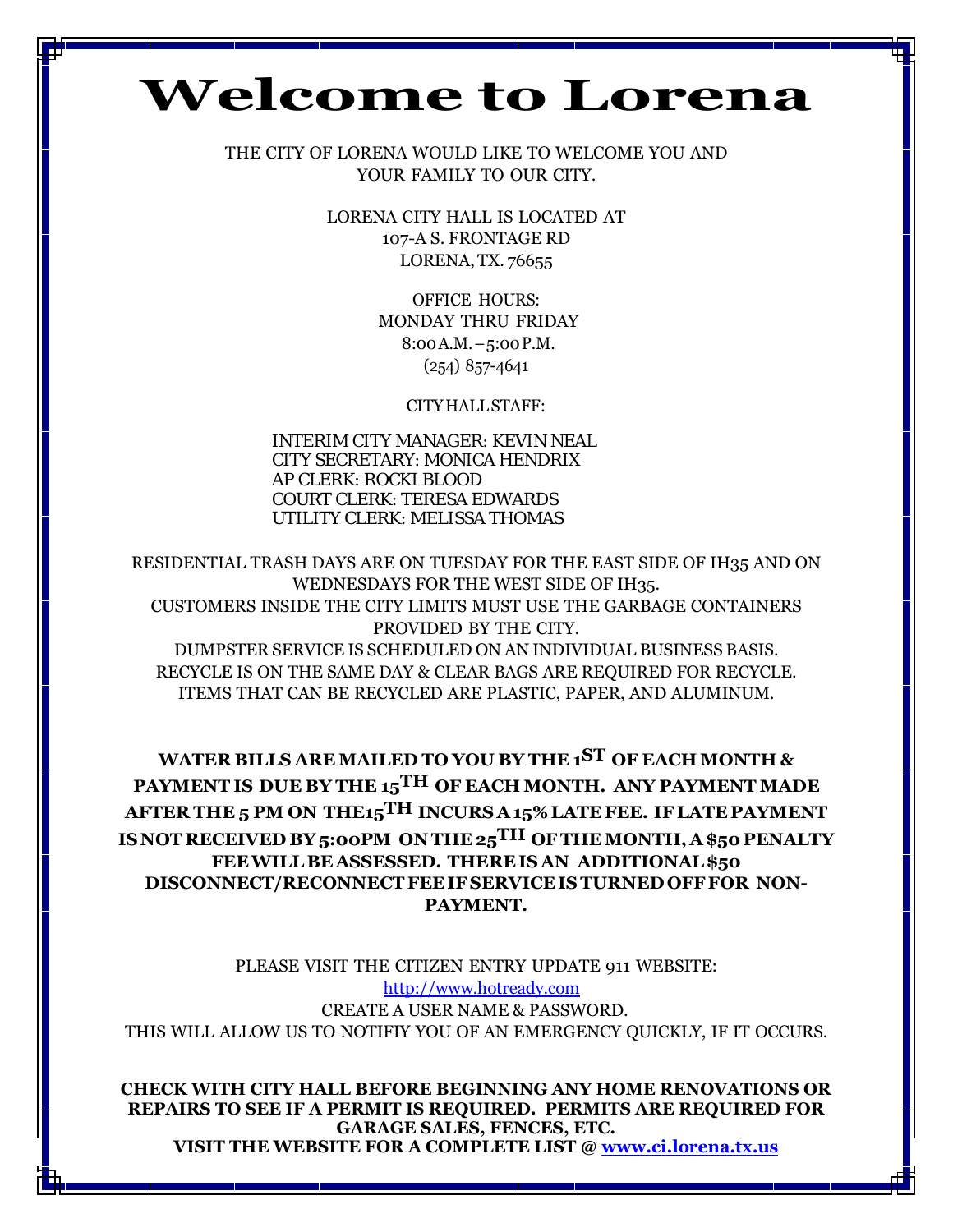#### CITYOFLORENAAUTOMATEDGARBAGESYSTEM

- Garbage service is included with your water and sewer billing from City of Lorena.
- Residents on the east side of IH 35 will have garbage and recycling picked up on Tuesdays.
- Residents on the west side of IH 35 will have garbage and recycling picked up on Wednesdays.
- City of Lorena will ONLY pick up what is in the provided cans. The truck is not able to pickup anyothercansorwastethatisnotintheprovidedcan.
- If an additional can is needed, City Hall will provide one for an additional monthly fee of \$10.
- Please place carts near the end of the driveway in the street, five feet of clearance should be surrounding cart on all sides.
- Cart lids must be completely closed or cart will not be emptied.
- Cartswillnotbeemptiediftheyareoverfilledorhaveanythingplacedontopofthelid.
- Garbage must be set out by 8 am and removed from collection area by 8 am the following day.
- Holidays will not affect garbage collection service.
- Please bag all trash to keep our community clean.

| Unacceptable Items:  | Hazardous Waste                                                                | Fluorescent Bulbs     |
|----------------------|--------------------------------------------------------------------------------|-----------------------|
| Gasoline             | Motor Oil (and Used Filters)                                                   | Paints                |
| <b>Vehicle Tires</b> | <b>Batteries</b>                                                               | Large Pieces of Metal |
|                      | Debris from Constructions (disposed of by the contractor performing the work). |                       |

#### DISPOSALOFBRUSH,LEAVES,&GRASSCLIPPINGS

We have had a few inquiries as to how citizens can dispose of natural, bio-degradable materials now that the City has cart service. Here are the options available:

- 1. Ifyouhaveanyextraspaceinyour cart,youcanputalittleatatimeontopofthe garbageinyourcartuntilyouworkitaway.Allhouseholdgarbageinsidethecartis required to be bagged, but in the case of the natural vegetation waste, it doesn't have to bebagged.Ifthewindblowssomeofitawayduringdumping,itwillbeinthestreetor back in your yard, but it is not litter the way paper, plastic, and other household waste is.Itwill rotintimeandnotbevisible.
- 2. YoucancalltheCityandorderasecondcart.Thecostis\$10.27 plustaxeachmonth, with a minimum commitment of 6 months of second-cart service.
- 3. You can take these natural items to the City Yard on the regular schedule for accepting such as that. The schedule is: every Monday and Wednesday from 2PM to 4PM and on the second Saturday from 10A-12N. You even can bring tree limbs up to 3 inches in diameter on that schedule, just as you have been able to do for the last several years.
- 4. CallCityHall andschedulea truckandcrewfromtheCity tomakea specialtriptopick uptheseitems.A\$51.35 plus tax feewillbeaddedtoyourutilitybilltocover theCity's expensefor thisservice.
- 5. TheCityofWacolandfillwillaccepttheseitems.TheyarelocatedonHighway84just south of Woodway/Waco. You may take them there.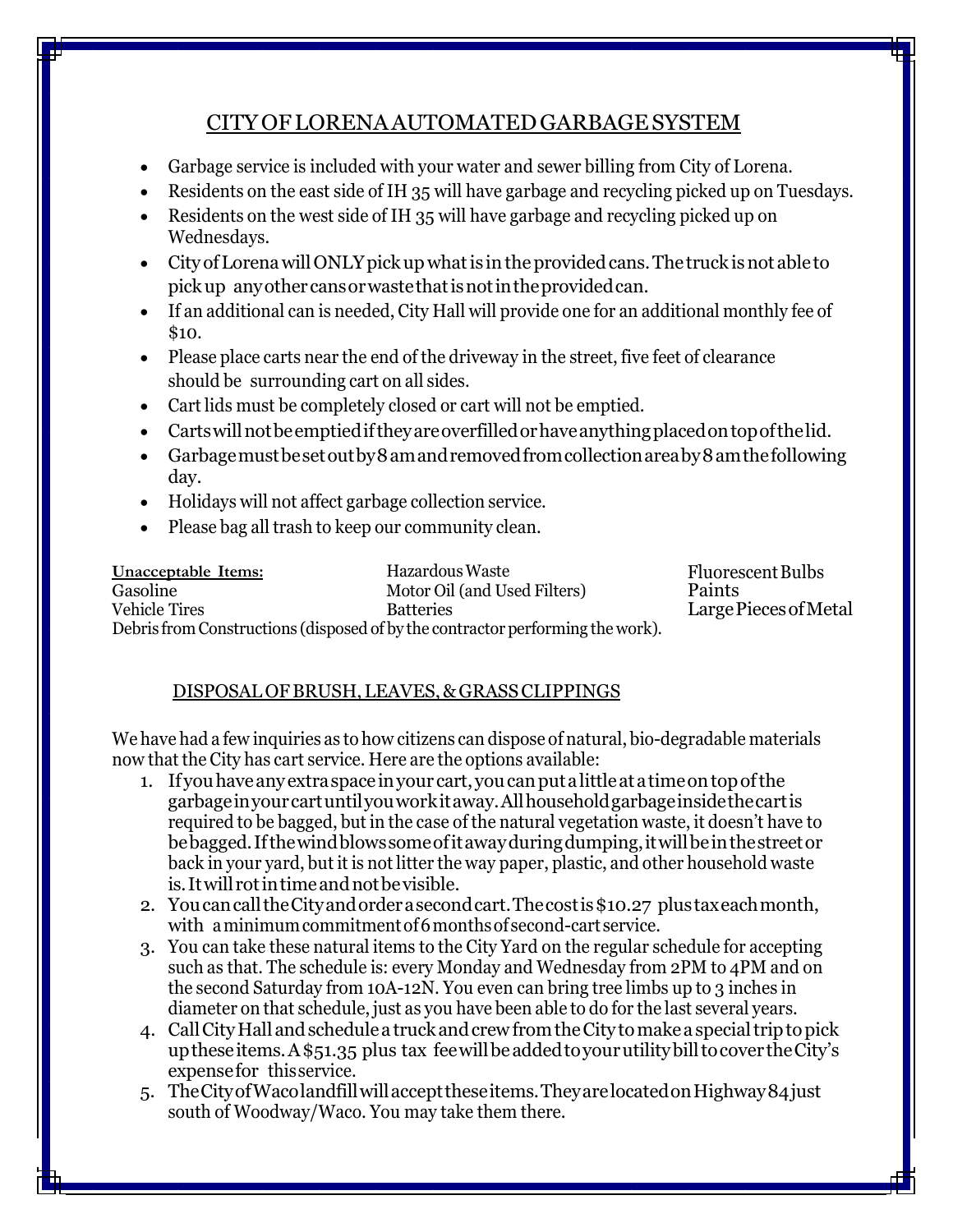# **CITY OF LORENA RECYCLING INFORMATION**

### **The following items may be recycled:**



**PAPER (for paper to be recycled it must be clean; soiled paper will contaminate loads) Newspaper, Magazines, Catalogs, Glossy Paper, Brown Paper Bags, Paper Packaging, Cardboard Egg Cartons, Carbonless Paper, Office Paper (all colors), Phonebooks, Soft back Books, Envelopes (with labels or windows), Junk Mail, Shredded Paper (in clear bags for employee safety), Box Board (shoe boxes, cereal boxes etc.) and Cardboard (please break down).**

**Please NO: food soiled paper, paper plates, paper cups, binders, paper tissue or towels, paper with plastic coatings (laminated paper or photographs).**

#### **PLASTICS**

**All containers numbered 1-7, Plastic bottles, milk jugs, detergent jugs, water and soda bottles, rigid plastic, toys, buckets, food trays, clean plant pots, laundry baskets, lids & caps (please leave caps on container), shrink wrap, plastic sheeting. Please remember to RINSE and EMPTY your containers, this helps keep the recyclables clean and ready for processing.**

**Please NO: plastic cups, Styrofoam, glass bottles**

#### **METAL ITEMS Aluminum cans, tin and steel cans**

# **NO TRASH-NO GLASS-NO FOAM-NO FOOD WASTE-NO BATTERIES**

**Recycle will be picked up the same day as your trash pickup. Please leave by the curb. A garbage truck will not pick up the recycle. It MUST BE IN A CLEAR TRASH BAG!**